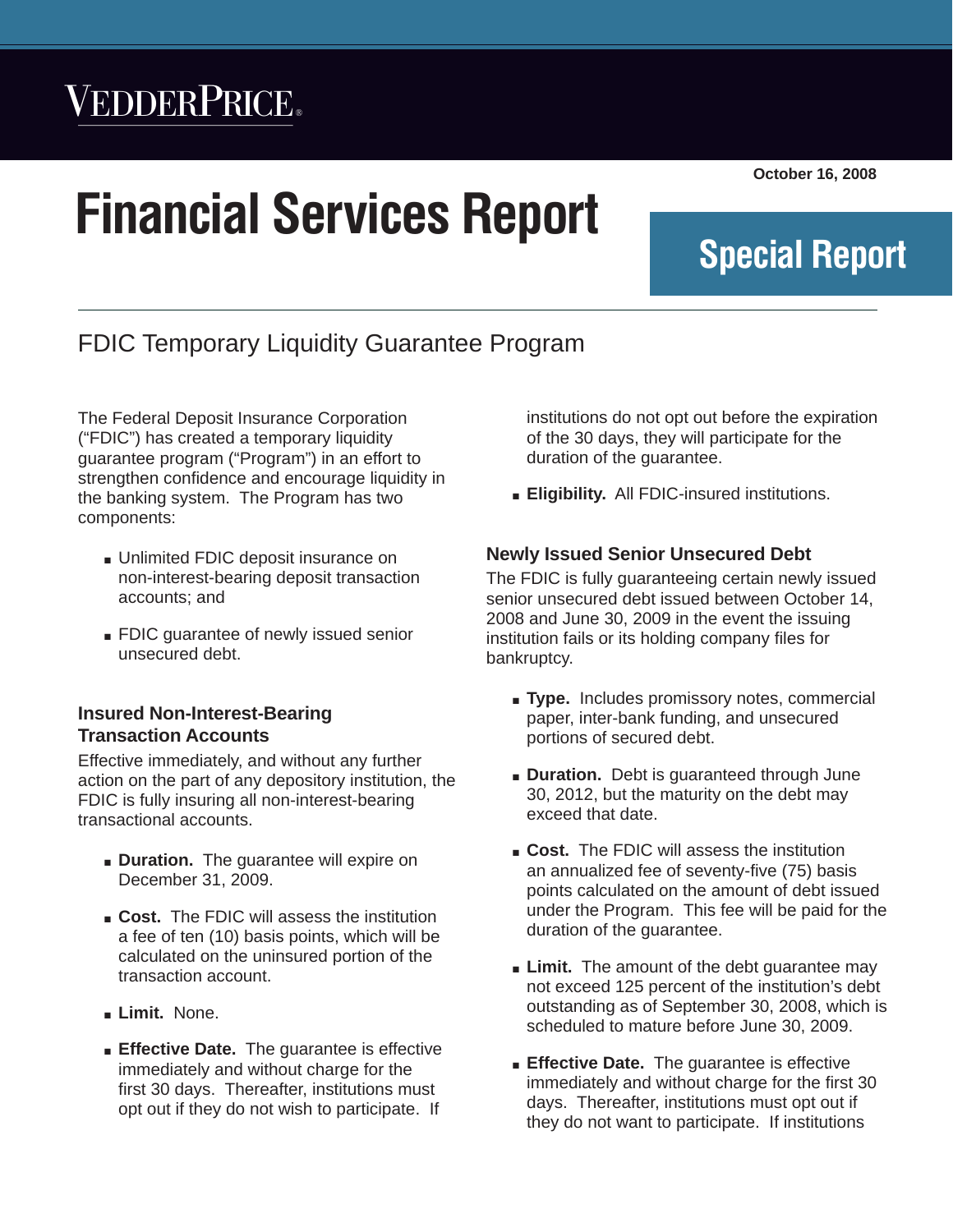*2*

do not opt out before the expiration of the 30 days, they will participate for the duration of the guarantee.

- **Eligibility.** FDIC-insured banks and thrifts, U.S. Bank Holding Companies, U.S. Financial Holding Companies, and certain U.S. Savings and Loan Holding Companies are eligible.
- <sup>Q</sup> **Oversight and Supervision.** The FDIC has indicated that it, in conjunction with the other federal banking regulators, will monitor participating institutions for abuses of the Program, such as excessive risk-taking or rapid growth.
- **s** Separate Account. All fees collected under the Program will be held in a separate account to cover any costs incurred under the Program. If the costs exceed the fees collected, a special assessment would be imposed on the banking industry.
- **Exclusivity.** The two components of the Program are exclusive. Participants may choose to participate in one and not to participate in the other.
- **Collateral.** The FDIC has indicated that it will coordinate with other regulators in order to allow institutions to use the instruments guaranteed under the Program as collateral.